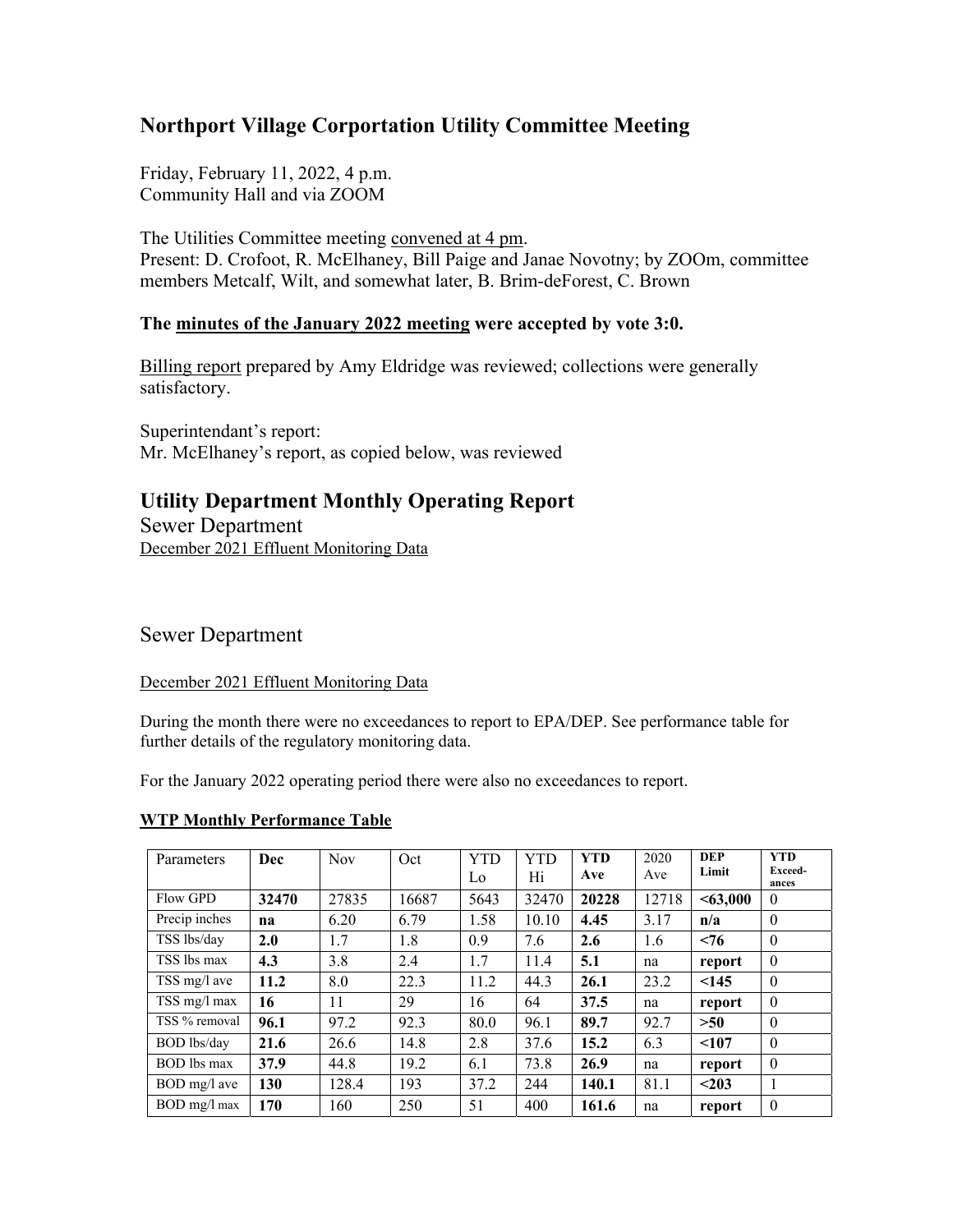| BOD % removal  | 55.1     | 55.7  | 33.6  | $-37.9$  | 87.2  | 51.6  | 69.7  | >30       | -1             |
|----------------|----------|-------|-------|----------|-------|-------|-------|-----------|----------------|
| pH low         | 6.5      | 6.5   | 6.6   | 6.5      | 6.6   | 6.5   | 6.6   | >6.0      | $\mathbf{0}$   |
| pH high        | 6.8      | 6.8   | 6.7   | 6.7      | 6.8   | 6.8   | 6.9   | < 9.0     | $\theta$       |
| St solids ml/l | 0.1      | 0.1   | < 0.1 | 0.1      | 0.35  | 0.15  | 0.13  | report    | $\theta$       |
| $TRC$ mg/l max | 0.03     | 0.03  | 0.03  | 0.02     | 0.03  | .03   | .02   | < 0.3     | $\mathbf{0}$   |
| Fecal cfu ave  | < 7.11   | < 8   | < 8   | 27.11    | 21.37 | 9.58  | 11.34 | $\leq$ 14 | $\overline{2}$ |
| Fecal cfu max  | $\leq 8$ | < 8   | < 8   | $<\!\!8$ | 1088  | 19.37 | 20.24 | $31$      | $\overline{2}$ |
| Entero cfu ave | na       | na    | < 8   | < 8      | 29.8  | 10.8  | 12.23 | $\leq 8$  | 3              |
| Entero cfu max | na       | na    | < 8   | < 8      | 3280  | 26.9  | 40.65 | < 54      |                |
| $Hg$ ng/l ave  | na       | 18.28 | na    | na       | na    | 18.28 | 18.70 | 33.4      | $\theta$       |
| $Hg$ ng/l max  | na       | 7.0   | na    | na       | na    | 7.0   | 14.4  | 50.1      | $\theta$       |
|                |          |       |       |          |       |       |       |           |                |

**Note**: *The last exceedance for flow was 187 months ago (2/2006). The last exceedance for BOD was 5 months ago (8/2021). The last exceedance for fecal coliform was 4 months ago (9/2021). The last exceedance for enterococci was 4 months ago (9/2021). The record annual average low for flow was 12,017 gpd in 2017.* 

## Drinking Water Department

December 2021 Production and Water Quality.

Purchased water for the month averaged 13,252 gpd compared to 15,631 gpd for the same month in 2020. The weekly free chlorine residual in the drinking water ranged from 0.19 - 0.27 ppm/Cl**<sup>2</sup>** compared to the recommended goal of  $> 20$  to  $\leq 1.0$  ppm/Cl<sup>2</sup>. The EPA maximum concentration level (MCL) not to be exceeded for chlorine residual is 4.0 ppm. The monthly total coliform and e-coli water sample test results were both negative.

\*\*\*\*\*\*\*\*\*\*\*\*\*\*\*\*\*\*\*\*\*\*\*\*\*\*\*\*\*\*\*\*\*\*\*\*\*\*\*\*\*\*\*\*\*\*\*\*\*\*\*\*\*\*\*\*\*\*\*\*\*

Supt. McElhaney continues to investigate possible reasons for relatively high BOD levels. BOD concentration (mg/L average) was 130, down from recent levels of 170, but still high compared with historical data. Fernie Barton has been slowly decreasing the amount of chlorine used and therefore also decreasing the amount of bisulfite used to neutralize the chlorine prior to discharge. So far, this has not resulted in fecal coliform testing violations. It is theorized that high residual bisulfite levels, by their effect as a reducing agent, may be artificially elevating the measurements of BOD.

In the winter months, the Utility has traditionally used only one of the three trains of settling tanks. In the past, this had always been Train 3 (nearest the ocean) but this year had been Train 1 (nearest the park). Measurement of BOD in wastewater issuing from Train 1 prior to chlorination was very high. McElhaney and C. Brown have raised the question of whether residual settled solids in the last two tanks of Train 1 might be resolubilizing resulting in increased BOD levels.

Historically, (for at least the last 15 years) the  $3<sup>rd</sup>$  and  $4<sup>th</sup>$  tanks of each train have not been pumped, based on the presumption that there were very few solids to settle after the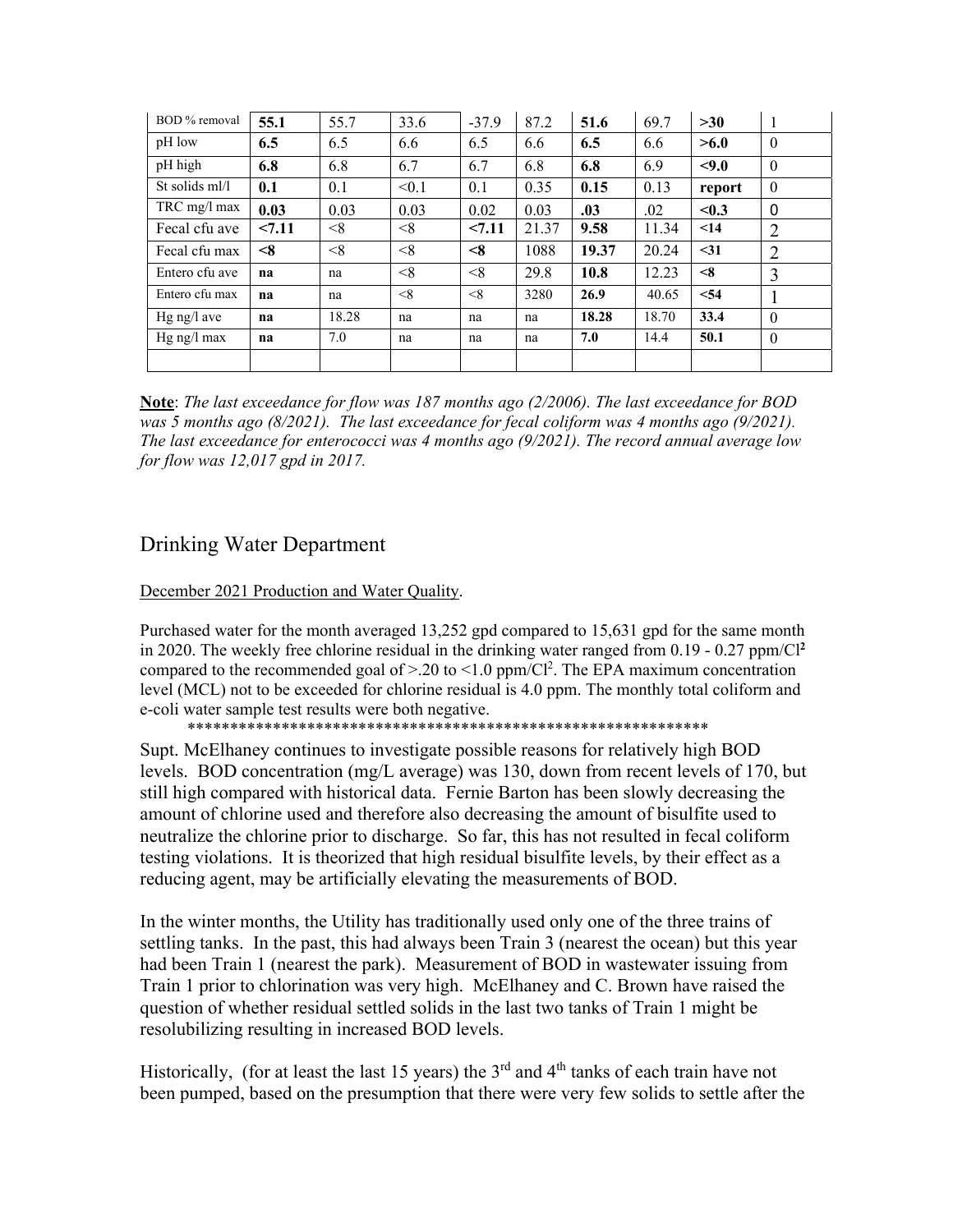flow through the first two tanks in the train. (When measured, there has never been more than 8-10 inches of sludge at the bottoms of the  $3<sup>rd</sup>$  and  $4<sup>th</sup>$  tanks). Mr. McElhaney plans to shift flow from Train 1 to Train 2 in the coming weeks and test BOD levels in the inflowing stream as well as in the outflow of effluent before chlorination. Once that data is in hand, he plans to shift the flow of wastewater over to Train 3 (which was traditionally used in the winter and has had the benefit of having all four tanks completely cleaned when they were emptied and re-waterproofed).

In June, when the tanks are scheduled to be pumped, all four tanks in each train will be pumped. If residual solids in the  $3<sup>rd</sup>$  and  $4<sup>th</sup>$  tanks are affecting BOD concentrations, this will hopefully improve the situation. The 2022 budget was set up with additional money to cover this more extensive tank pumping. Incidentally, the price for pumping by Moore Septic has increased from \$240/1000 gal to \$260/1000 gallons.

Discussion about the proposed moratorium on new connections.

A one-year moratorium on new connections was voted at the January meeting in order to give the Utilities Department time to assess reasons for high levels of BOD and to assess whether the treatment plant was approaching its maximum capacity. But in further discussion between the Overseers and the Town of Northport, it was found that such a moratorium could legally be for only six months and required a public hearing before adoption. In discussion, the committee members felt that there were still strong reasons to pursue a six-month moratorium.

**MOTION by Metcalf, 2<sup>nd</sup> by Wilt:** To schedule a public hearing at the Community Hall on Friday, March 26th, at 9 a.m. **Voted 5 in favor, none opposed.**

Judy Metcalf volunteered to work with the office to publish notification on line and in the newspapers.

The Committee was made aware of actions by the NVC Overseers on February 6, 2022 that will impact on the Utilities Department with regard to billing and office personnel. These include:

• Approval of Fiance and Personnel Committees' recommendation t engage Willkie & Associates for interim bookkeeping.

Approval of Finance and Personnel Committees' recommendation to engage Willkie  $\&$ Associates for interim Bookkeepin.g.

• Ratification of new agreement with NR bookkeeping, Inc. for transition bookkeeping.

• Approval of a position announcement/position description for an Office Manager.

• Approval of appointment of Village Agent Bill Paige to function as the interim Office Manager at not more than \$1000 for two months.

#### **The Utilities Committee voted unanimously to accept these recommendations.**

Meeting Adjourned at 5:40 pm.